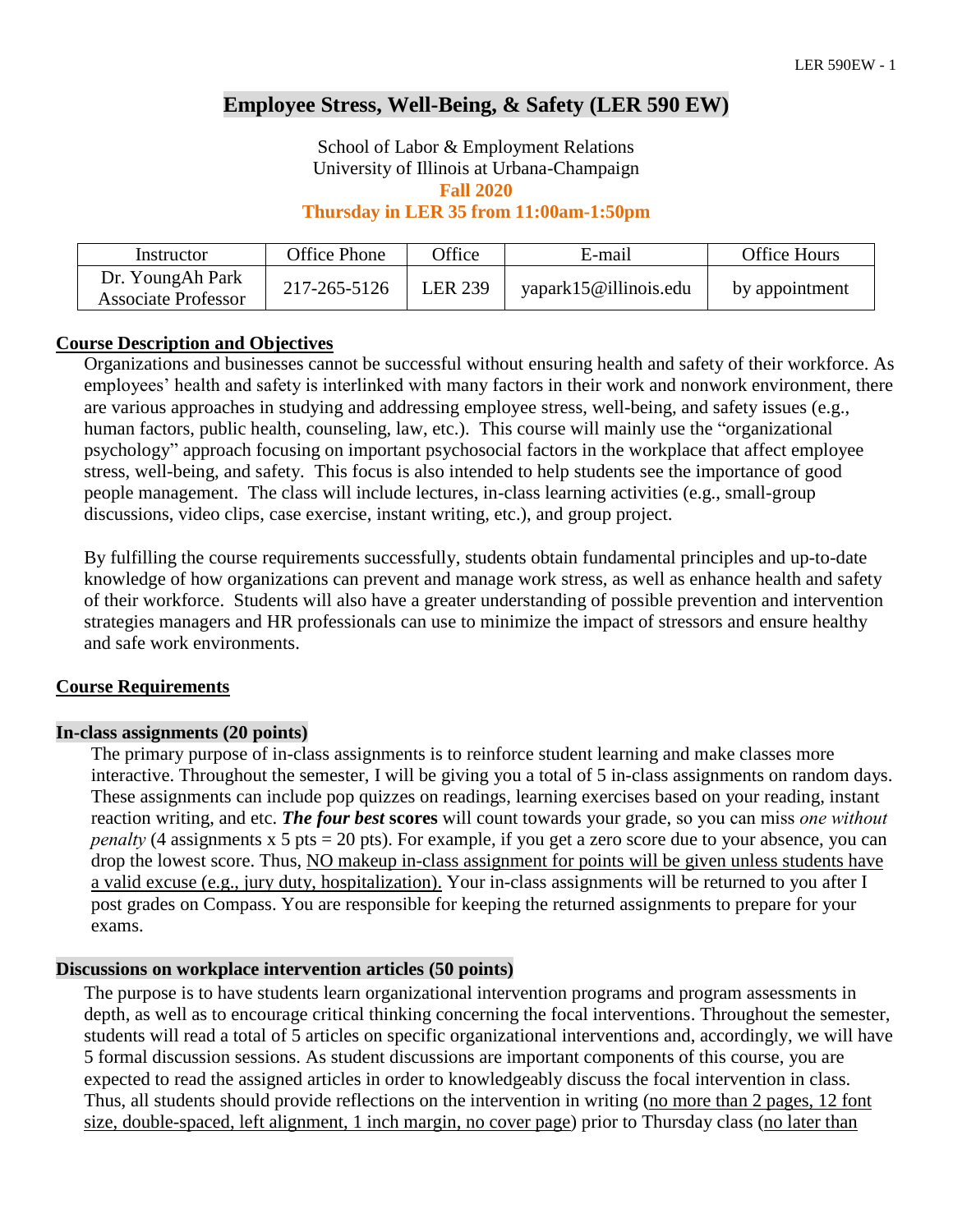11:00pm Wednesday). Students should also actively participate in discussion during class. Your reflection paper will be worth 10 pts for each discussion session (5 discussion sessions x 10pts = 50pts). Note that these papers will be checked based on a "pass" or "fail" basis. Although you turn in your paper on time through Compass, if you miss a discussion session during class, you will lose part of your class participation points (missing a discussion session  $= -5$  pts).

#### **Overall class participation (30 points)**

Your successful learning depends on your active participation in class (e.g., active discussions, asking and answering questions, sharing thoughts, ideas, and opinions, etc.). Contributions to in-class discussions are critical and come from both quantity and quality. Class decorum is also a fundamental basis for class discussion (*please see the section for student conduct*). Your class participation and decorum count 30 points.

#### **Exams (100 points)**

The first purpose is to ensure students' full review of the learning content and mastery of important concepts, principles, and theories in this course. The second purpose is to assess students' critical thinking on the topics covered in this course and application of their knowledge to case scenarios. **Two examinations** will be given during the semester  $(100pts = 2 \text{ exams x} 50pts)$ . The exams will consist of TWO parts: (1) short answer essays and (2) long answer essays. Remember that essay questions are based on all aspects of the course: the reading assignments, in-class activities, lectures, discussions, and video clips.

**Make-up exam policy.** If you must miss an exam due to a documented excuse, contact me as soon as possible to schedule a make-up date in advance. If you know you are going to miss an exam, you must notify me before the exam date. If I am not notified, no make-up exam will be given. However, for extraordinary circumstances, I reserve the right to make my own decision on any student who couldn't take the exam during the regular testing time period.

## **Final project (100 points)**

The main purpose of this group assignment is to provide you with the opportunity to apply what you learned in this course to a specific occupation or job. Your group representative is required to email me the list of team member names and choice of an occupation no later than **March 5th, 2020 (yapark15@illinois.edu)**.

You will (1) describe the general characteristics of an occupation/job, (2) based on both public data sources (e.g., government reports, published empirical research) and interviews with at least three employees in that occupation, identify common and/or serious threats to health and well-being in that occupation, and (3) based on your group's reading and critical thinking about promoting a healthy and/or safe workplace, suggest organizational interventions that would address those health or safety threats. Your group will then make a 18-20 minute presentation on your project work. Additional 2-5 minutes will be assigned to Q&A with your audience.

*Examples of jobs:* Customer service employees, Salespeople, Engineers, Insurance loss assessors, Retail workers, Oil rig workers, Sports referees, Researchers in R&D function, HR managers, factory workers, etc.

To complete this assignment, the following steps are required:

## **(1) Describe the occupation**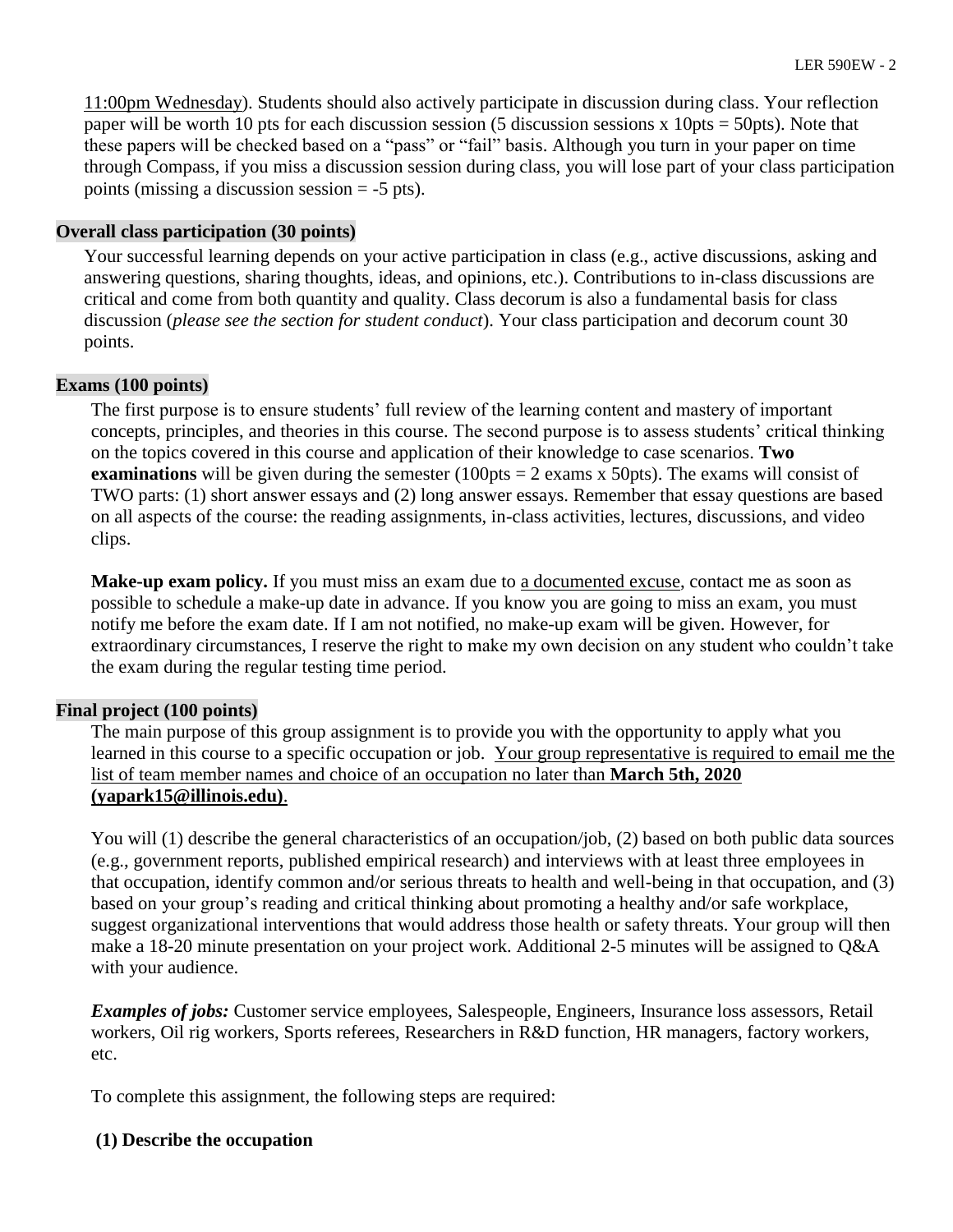Your goal is to provide a general overview of the nature of the work performed in the job and the number of people who work in this job. This should be a relatively brief portion of your project/presentation. Two useful sources for this information are the Bureau of Labor Statistics (www.bls.gov) and O\*NET (http://online.onetcenter.org). If you can find them, it is always nice to supplement the statistical portrait with other media, such as pictures of people performing the job.

#### **(2) Identify common and/or serious threats or stressors to health and well-being**

Your goal is to identify health and/or safety risks in the job and threats to well-being. You should use the following sources for this information:

- (a) Government documents that provide health and safety risks for occupations. Perhaps the best source for these data is reports from the National Institute for Occupational Safety and Health (NIOSH, http://www.cdc.gov/niosh).
- (b) Published empirical research. For common jobs, you are likely to find many studies focusing on occupational health issues. These sources may include business, psychology, or public health journals devoted to health-related research or where they are available, journals devoted to a specific occupation. I do not expect you to conduct a complete review of the published literature on your occupation, but would encourage you to review this literature in some detail, as you are likely to find it quite helpful.
- (c) Interviews with members of your occupation. I would like your group members to locate and interview at least three people who either currently work in your chosen occupation or who have done so in the past. Your goal will be to conduct a brief interview with each person (that you will design). The interview should focus on their perceptions of health and safety threats, positive aspects of their job, and their thoughts about interventions that would increase their occupational health. Along the way, I would encourage you to keep track of particularly meaningful quotes that illustrate significant concerns or rewarding aspects of the work.

#### **(3) Suggest interventions**

Based on your work in step 2, you will recommend a few interventions that address serious and/or common occupational health concerns in your occupation of choice. You can draw on the same sources you used in step 2, as well as the list of intervention-related readings in this course. I am less interested in whether you make the "right" recommendations and more interested in making sure that whatever you recommend is drawn from the data you gather for the project and thoughtful discussion and literature review by your group.

## *Deliverables and Grading:*

You will make a group presentation on your occupation of interest. I will leave the exact structure of that presentation for you to decide, but it should be delivered in Power Point and should basically summarize the stages of your work above. The presentation should be 15 minutes in length and should mostly focus on the identified stress and health risks, reports from the interviews you conducted, and suggested interventions. Another 5 minutes will be used for Q&A with your audience.

Team points are 50 and these will be based on the overall quality of the presentation as delivered in class. Each group member will receive the same grade regarding team points. I will also have you rate each of your team member's contribution to the group project after presentations, and this individual point is 50 based on the rating scores you receive from your team members. The rating format will be introduced later in class. Thus, you can earn up to 100 points through this group project (50 for team performance, 50 for individual contribution).

## **Course Grades and Grading Scale**

Grades will be determined by 4 areas of your performance: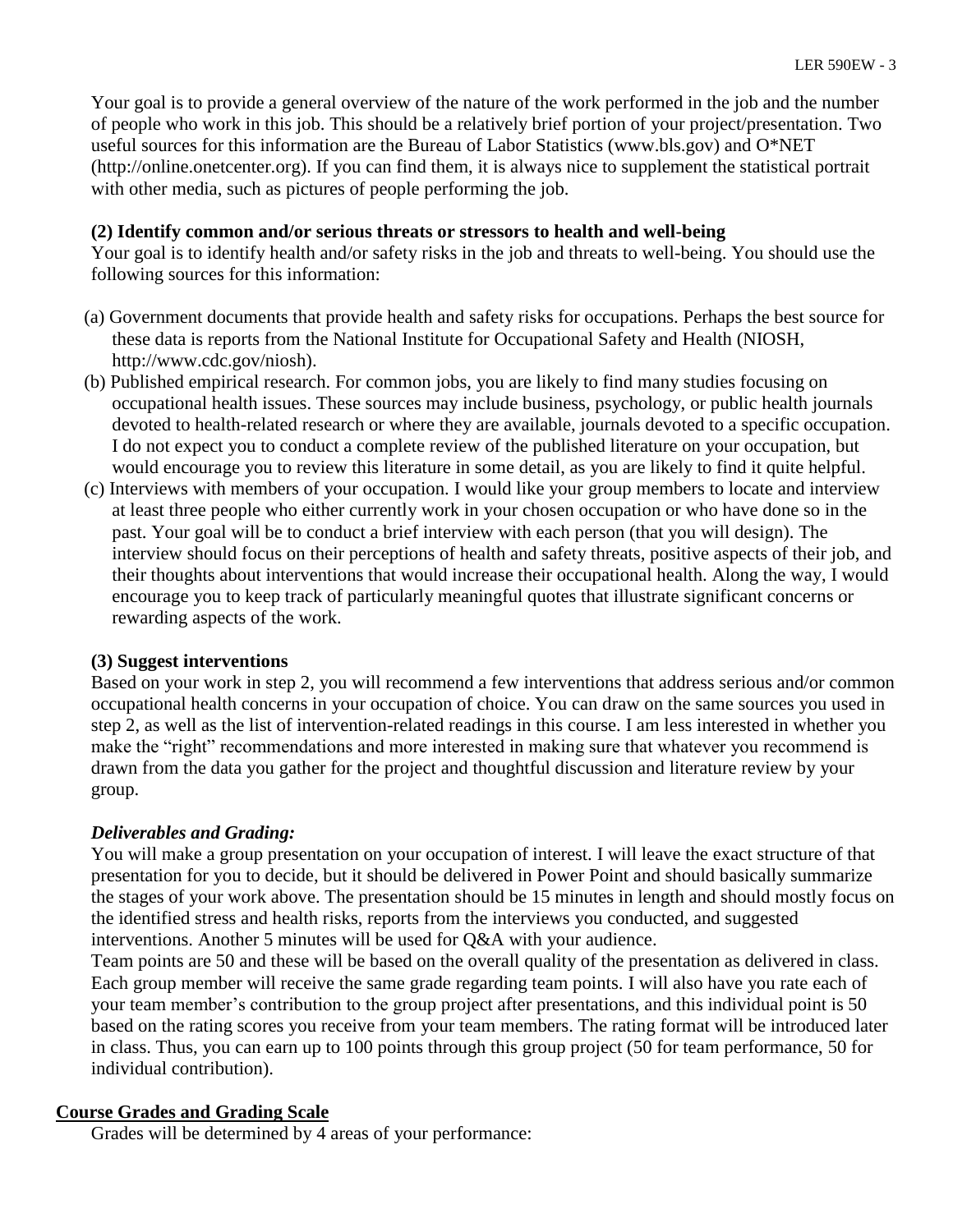- 1. In-class assignments: 20 Points
- 2. Reaction papers for intervention discussions: 50 Points
- 3. Overall class participation & class decorum: 30 Points
- 4. Exams: 100 Points (each 50 pts x 2 exams)
- 5. Team Project: 100 Points

A total of 300 points

A (96-100%), A- (92-95.9%), B+ (88-91.9%), B (84-87.9%), B- (80-83.9%) C+ (77-79.9%), C (73-76.9%), C- (70-72.9%), D+(67-69.9%), D(63-66.9%) D- (60-62.9%), F (Below 60%)

#### **Classroom Formats & Student Conduct**

- 1. Class is held once per week. Please be courteous to others by being to class on time. Students are expected to prepare for class ahead of time (i.e., read the assigned materials prior to class) and be an active learner in all components of classes. Reading materials will be uploaded on Compass weekly.
- 2. Disruptive behaviors will not be tolerated.
	- **Mobile phones:** Please silence them and do not use them during class time. If you need to have your cell phone on for emergency reasons, please put them on the vibrant mode and you may sit near the door to step outside the classroom. No text-messaging and emailing is allowed in classroom. If you have emergency, you may exit the classroom to use your phone.
	- **Laptops:** Students' laptop use in class is strictly limited to note taking and class purposes. Personal emails, instant messaging, accessing social media, Internet surfing, or any other use unrelated to class are prohibited. If such a case is caught, you will lose your participation points (Each violation will result in -5 points from your participation points).
	- **Eating:** You can have your lunch or snack during a break as I typically give a 15 min break. Please do not have your food delivered to classroom during class time.
- 3. **We are each responsible for creating a friendly learning environment in this course. Be courteous and inclusive to your peers regardless of their backgrounds and different opinions, especially regarding your team project work.**
- 4. Communication:
	- a. If you have to miss more than 2 classes in a row due to long-term constraints or you will have to miss an exam, please do let me know. You should ask for the missed materials for in-class activities—please talk to me in person shortly before or after the class.
	- b. Throughout the semester, you're more than welcome to set up an appointment with me to talk about how to improve your performance in this course. Please note that the grading scale is clearly provided in this syllabus. *Grades will not be adjusted via email communication on the last minute. Therefore, if you have concerns or questions, please come talk to me early on.*
	- c. The syllabus contains important information that you will be responsible for knowing throughout the semester (e.g., policies & rules, course evaluation elements, course schedule, etc.). Therefore, if you have a question about the course, please consult the syllabus before you contact me. I will gladly respond to emails if you need clarification about what is covered in the syllabus; however, I will not respond to emails about questions that can be easily answered by reading the syllabus.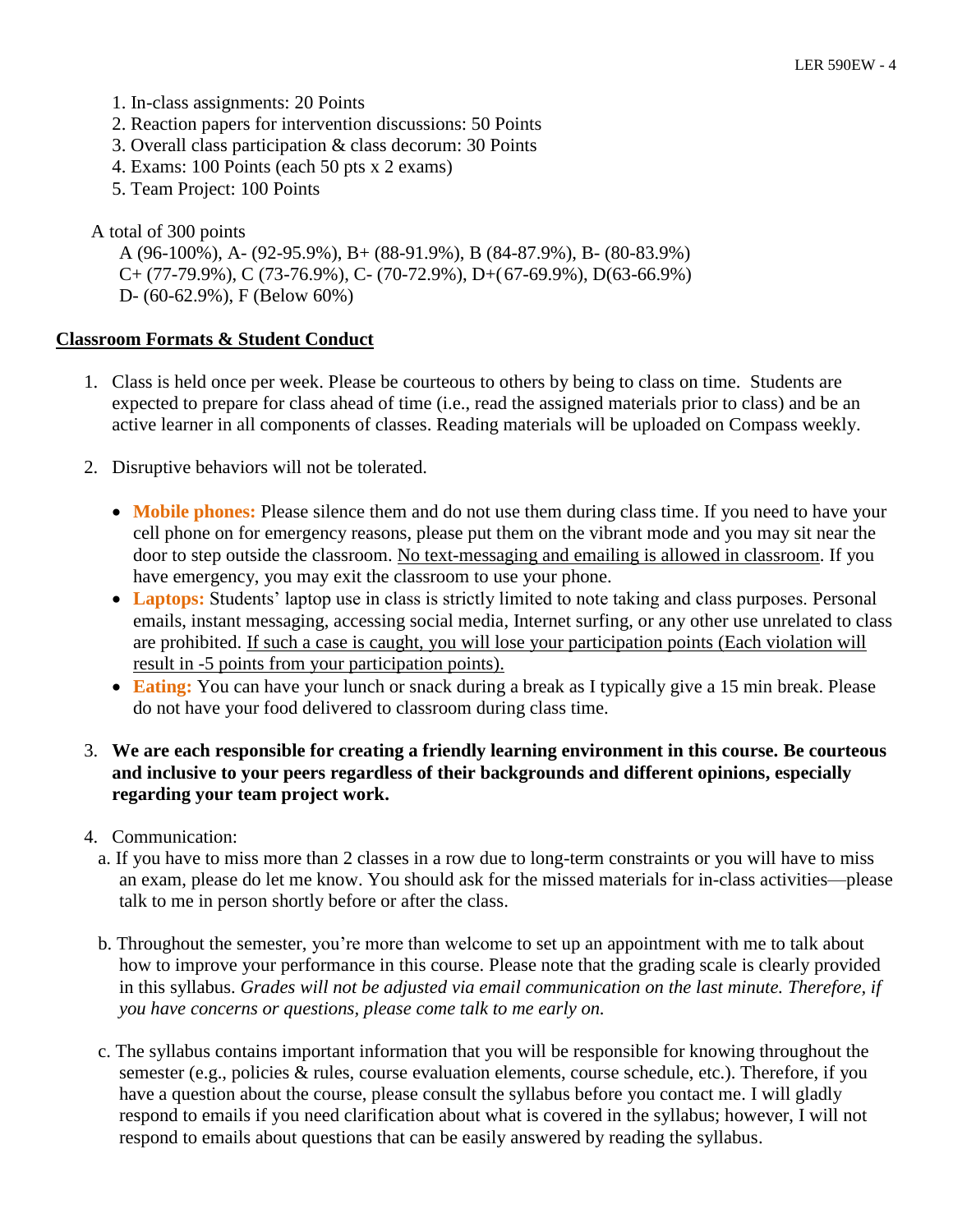# **Extra Credit**

During the semester, there may be opportunities for you to earn extra credits through participating in research experiments or helping recruit research participants. This will be a voluntary opportunity. If you do not want to participate but still wish to earn extra credit, alternative assignments will be given for equal opportunities. Available points and further instructions will be given if there are any opportunities at my discretion.

# **Other Important Polices**

*Students with Disabilities***:** UIUC provides, upon request, appropriate academic accommodations for qualified students with disabilities. For more information, please refer to the following website and contact the University's disability services office. http://www.disability.illinois.edu/

*Academic Integrity Policy***:** As with any other University course, plagiarism, cheating or any other form of academic dishonesty will not be tolerated in any way. *Cases of academic integrity infractions will be pursued to the fullest extent allowed by University regulations* (see http://studentcode.illinois.edu/article1\_part4\_1- 402.html for details). *Ignorance of a rule is never a defense. Therefore, it is students' responsibility to educate themselves about the risk of academic integrity infractions and to avoid it. Just don't do it!!*

*Sexual Misconduct Policy and Reporting:* The University of Illinois is committed to combating sexual misconduct. Faculty and staff members are required to report any instances of sexual misconduct to the University's Title IX and Disability Office. In turn, an individual with the Title IX and Disability Office will provide information about rights and options, including accommodations, support services, the campus disciplinary process, and law enforcement options.

A list of the designated University employees who, as counselors, confidential advisors, and medical professionals, do not have this reporting responsibility and can maintain confidentiality, can be found here: http://wecare.illinois.edu/resources/students/#confidential

Other information about resources and reporting is available here: http://wecare.illinois.edu/

# **Course Schedule**

# **Week 1: 1/23**

- Course Introduction
- NIOSH (National Institute for Occupational Safety and Health) & OSHA (Occupational Safety and Health Administration)
- Amazon recruiter visit to class

## **Week 2: 1/30**

• Work stress models and theoretical frameworks

## **Week 3: 2/6**

- Common work stressors and strains
- Individual differences in experiencing work stress

## **Week 4: 2/13**

• Emotional labor in human service jobs